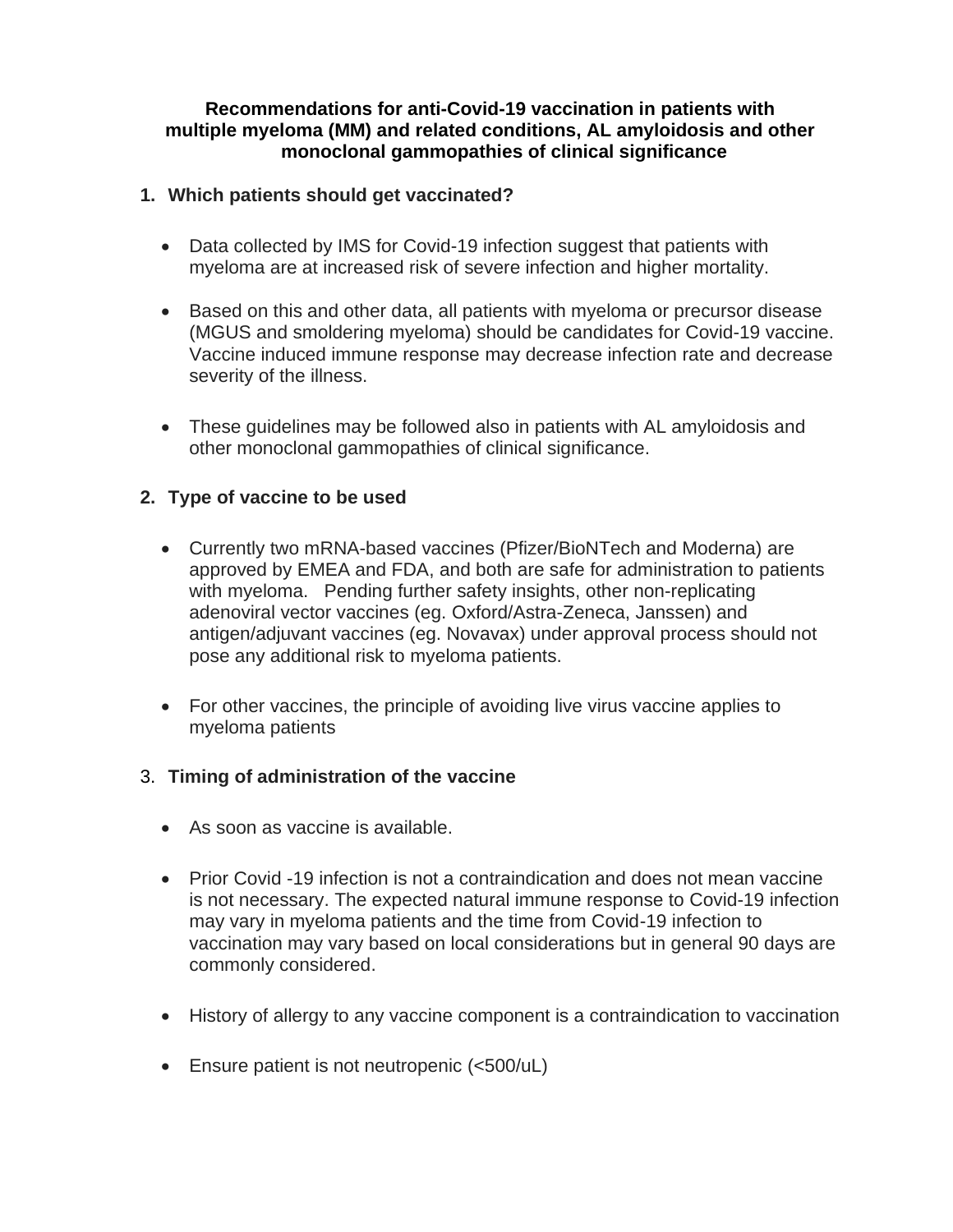- Patients with thrombocytopenia (<50000/uL) and/or on anti-coagulants will require special measure to prevent local bleeding.
- If patient has active progressive myeloma, then vaccination should not hold ongoing therapy.
- If patient's myeloma is stable, and holding therapy is not a concern, then the vaccine should be administered between the courses of therapy. An ideal situation would be to hold treatment 7 days before  $1<sup>st</sup>$  dose to 7 days after  $2<sup>nd</sup>$ dose. This would mean holding MM therapy for around 5-6 weeks, depending upon type of vaccine and the interval between doses. Keeping importance of maintaining MM therapy in mind, when such long pause is not possible, consider giving  $1<sup>st</sup>$  dose of the vaccine 2-7 days after the last dose of MM therapy and up to 10 days before restarting MM therapy, with 2<sup>nd</sup> vaccination given at the appropriate interval.
- Use of steroid Hold steroid during both the vaccinations, from 7 days before 1<sup>st</sup> dose to 7 days after 2<sup>nd</sup> dose, if possible.
- Maintenance therapy: Lenalidomide monotherapy has been shown to either augment vaccine response or have no adverse effect on vaccine response and does not need to be held for COVID vaccination. Same principle as for myeloma therapy described above applies for other maintenance therapies which can be held as appropriate for both vaccine doses (from 7 days before 1<sup>st</sup> dose to 7 days after 2<sup>nd</sup> dose). If Dexamethasone is part of maintenance, then it should be held during vaccination.
- IVIg can blunt immune responses to vaccines, consider giving 14-28 days interval prior to the 1st dose and to delaying IVIG dose to 14 days following the 2nd dose, if feasible.
- 4. **Relationship to transplant and other cellular therapies**
	- If considering vaccination post-autologous stem cell transplant (ASCT), then wait for 3 months, If pretransplant vaccination then plan to complete vaccination before stem cell collection.
	- Patients with already harvested stem cells and having a deferred ASCT it makes sense to vaccinate post-harvest, especially if transplant is delayed for a longer period
	- For those patients vaccinated pre-ASCT, data is not currently available about if and when to revaccinate patient after ASCT,